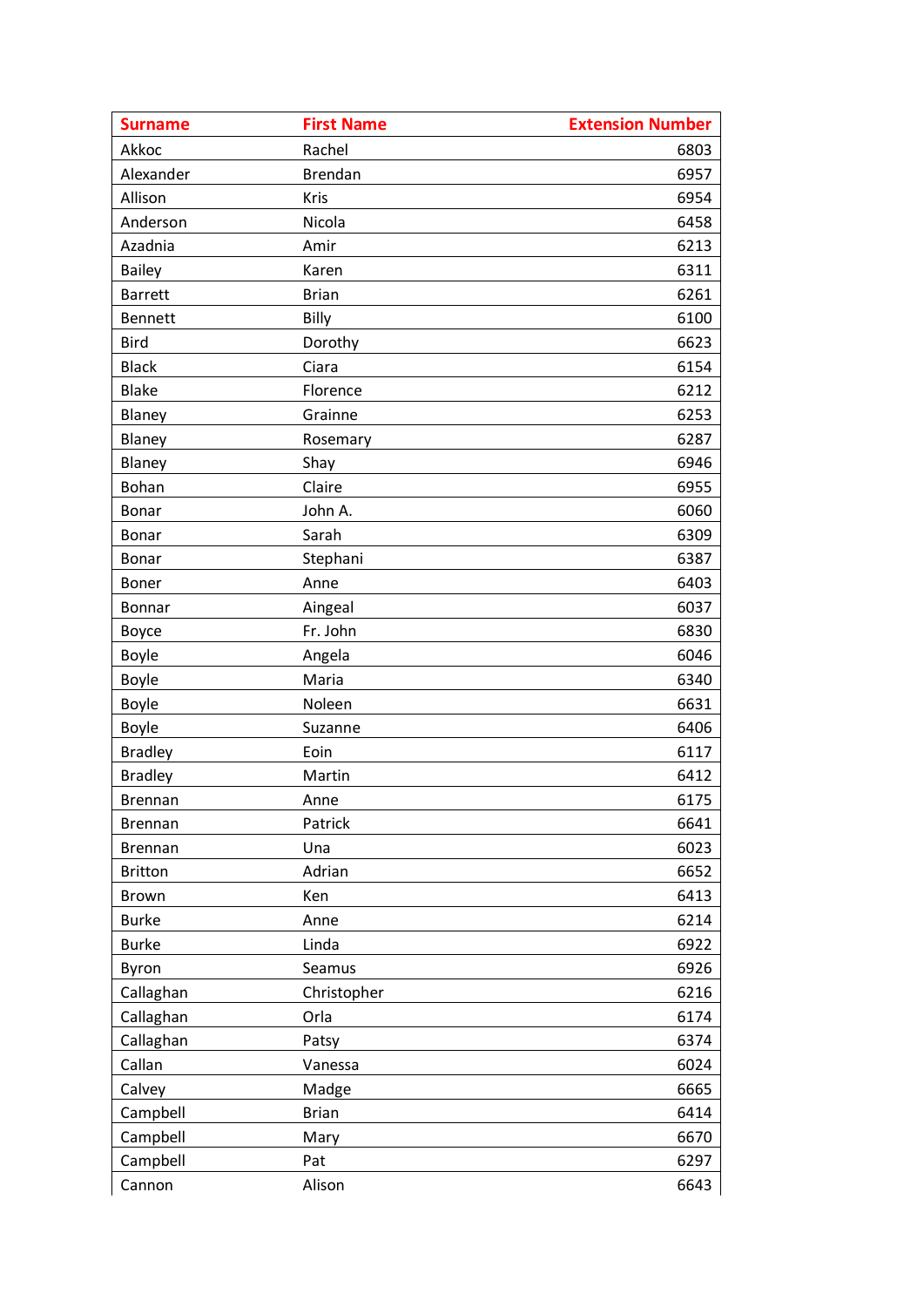| Cannon                | Deirdre      | 6025 |
|-----------------------|--------------|------|
| Cannon                | Michael      | 6615 |
| Canteen               |              | 6971 |
| Canteen - Coffee Dock |              | 6973 |
| Canteen - MPC         |              | 6974 |
| Canteen - Nursing     |              | 6975 |
| Caretakers            |              | 6900 |
| Carey                 | Michael      | 6341 |
| Carlin                | Andrea       | 6362 |
| Carlin                | Berni        | 6065 |
| Carlin                | Colin        | 6969 |
| Carney                | Anne         | 6312 |
| Carney                | <b>Brian</b> | 6333 |
| Carr                  | Maeve        | 6342 |
| Carr                  | Mary         | 6330 |
| Carr                  | Michael      | 6415 |
| Carr                  | Tony         | 6432 |
| Carthy                | Una          | 6218 |
| Casey                 | Deirdre      | 6378 |
| Catena Fontalba       | Manuel       | 6226 |
| Cistiakova            | Viktorija    | 6177 |
| Coll                  | Joe          | 6288 |
| Collum                | Noreen       | 6032 |
| Conaghan              | Cormac       | 6234 |
| Conaghan              | John         | 6343 |
| Conluain              | Caitlin      | 6221 |
| Connolly              | James        | 6368 |
| Corey                 | Paul         | 6344 |
| Coyle                 | Aisling      | 6377 |
| Coyle                 | Robert       | 6367 |
| Crombie               | Nollaig      | 6203 |
| Cullen                | Gary         | 6337 |
| Cullen                | Mark         | 6273 |
| Cullen                | Siobhan      | 6204 |
| Cummins               | Gail         | 6386 |
| Cunningham            | Isobel       | 6271 |
| Daly                  | Mary         | 6110 |
| Dee                   | Marianne     | 6290 |
| Dempsey               | Karol        | 6443 |
| Devine                | Thomas       | 6345 |
| Devlin                | John         | 6152 |
| Devlin                | Lisa         | 6125 |
| Dewhirst              | Rosemary     | 6624 |
| Dewhirst              | Tim          | 6663 |
| Diffley               | Sarah        | 6423 |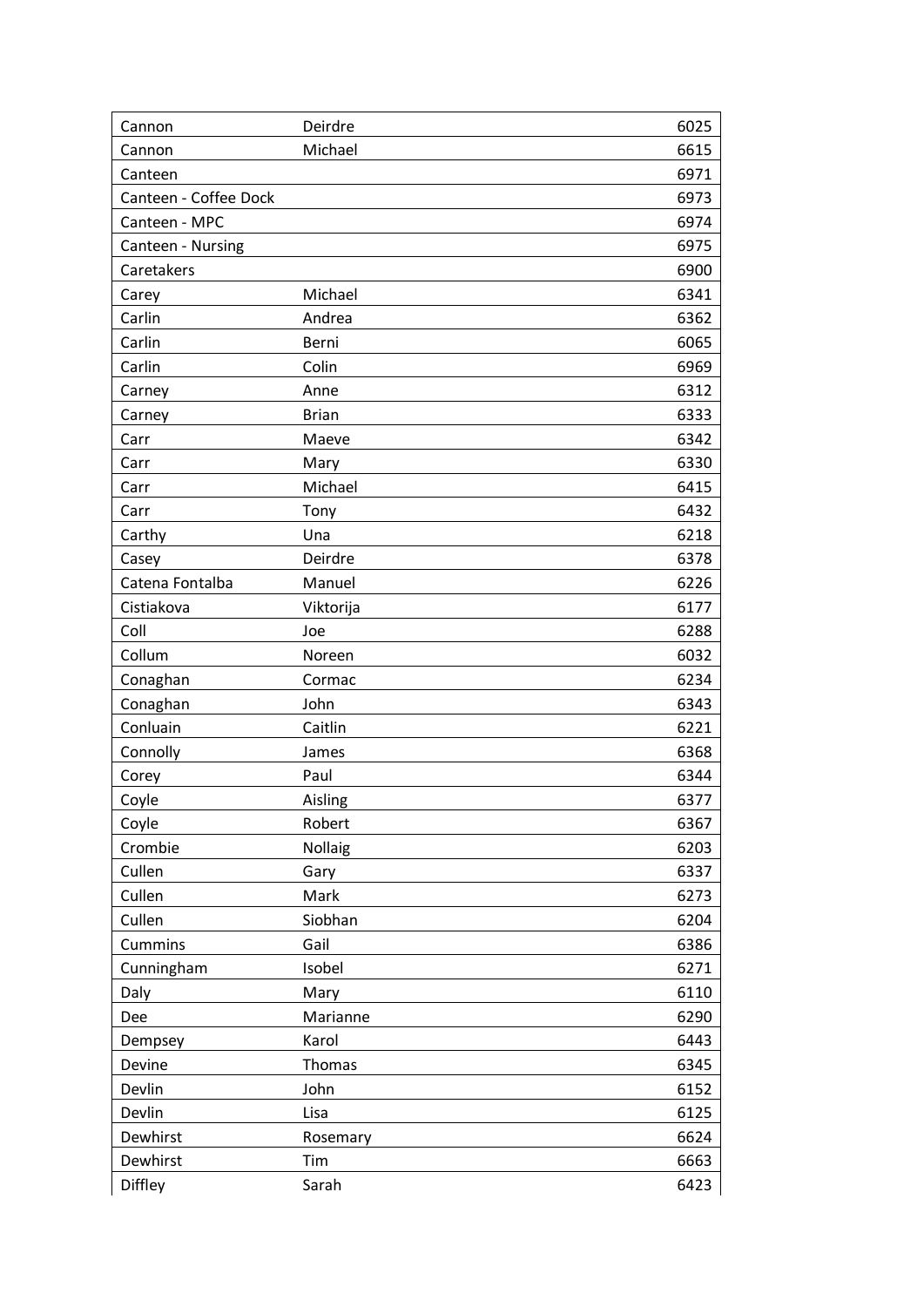| Diver        | Eleanor       | 6449 |
|--------------|---------------|------|
| <b>Dobbs</b> | <b>Tracey</b> | 6130 |
| Dobson       | Peter         | 6063 |
| Doherty      | <b>Brian</b>  | 6306 |
| Doherty      | Clare         | 6346 |
| Doherty      | Karen         | 6310 |
| Doherty      | Patricia      | 6202 |
| Doherty      | Ronan         | 6299 |
| Doherty      | Sharon        | 6956 |
| Doherty      | Thomas        | 6673 |
| Donaghy      | Patrick G.    | 6703 |
| Donegan      | Frank         | 6396 |
| Douglas      | Mandy         | 6339 |
| Dowling      | Thomas        | 6304 |
| Duddy        | Thomas        | 6115 |
| Duffy        | Patrice       | 6604 |
| Duffy        | Sean          | 6602 |
| Duggan       | Louise        | 6419 |
| Dunnion      | Mary          | 6395 |
| Dunnion      | Nicola        | 6645 |
| Dunwoody     | Finbarr       | 6456 |
| Durning      | Jonathan      | 6389 |
| Durning      | Noreen        | 6420 |
| Edwards      | Anna          | 6394 |
| Enright      | Joanne        | 6239 |
| Erskine      | Aisling       | 6614 |
| Farrell      | Garrett       | 6315 |
| Farrelly     | William       | 6348 |
| Farren       | Michael       | 6215 |
| Faulkner     | Maria         | 6053 |
| Feeney       | Mairead       | 6349 |
| Finnan       | Aidan         | 6334 |
| Forbes       | Christina     | 6316 |
| Forkan       | Siobhan       | 6941 |
| Friel        | Aine          | 6206 |
| Friel        | Dan           | 6953 |
| Furey        | Eoghan        | 6352 |
| Furey        | Maureen       | 6630 |
| Gallagher    | AnneMarie     | 6668 |
| Gallagher    | Fiona         | 6142 |
| Gallagher    | Joanne        | 6302 |
| Gallagher    | Mary          | 6295 |
| Gallagher    | Pamela        | 6928 |
| Gallagher    | Ronan         | 6448 |
| Gallagher    | Seamus        | 6392 |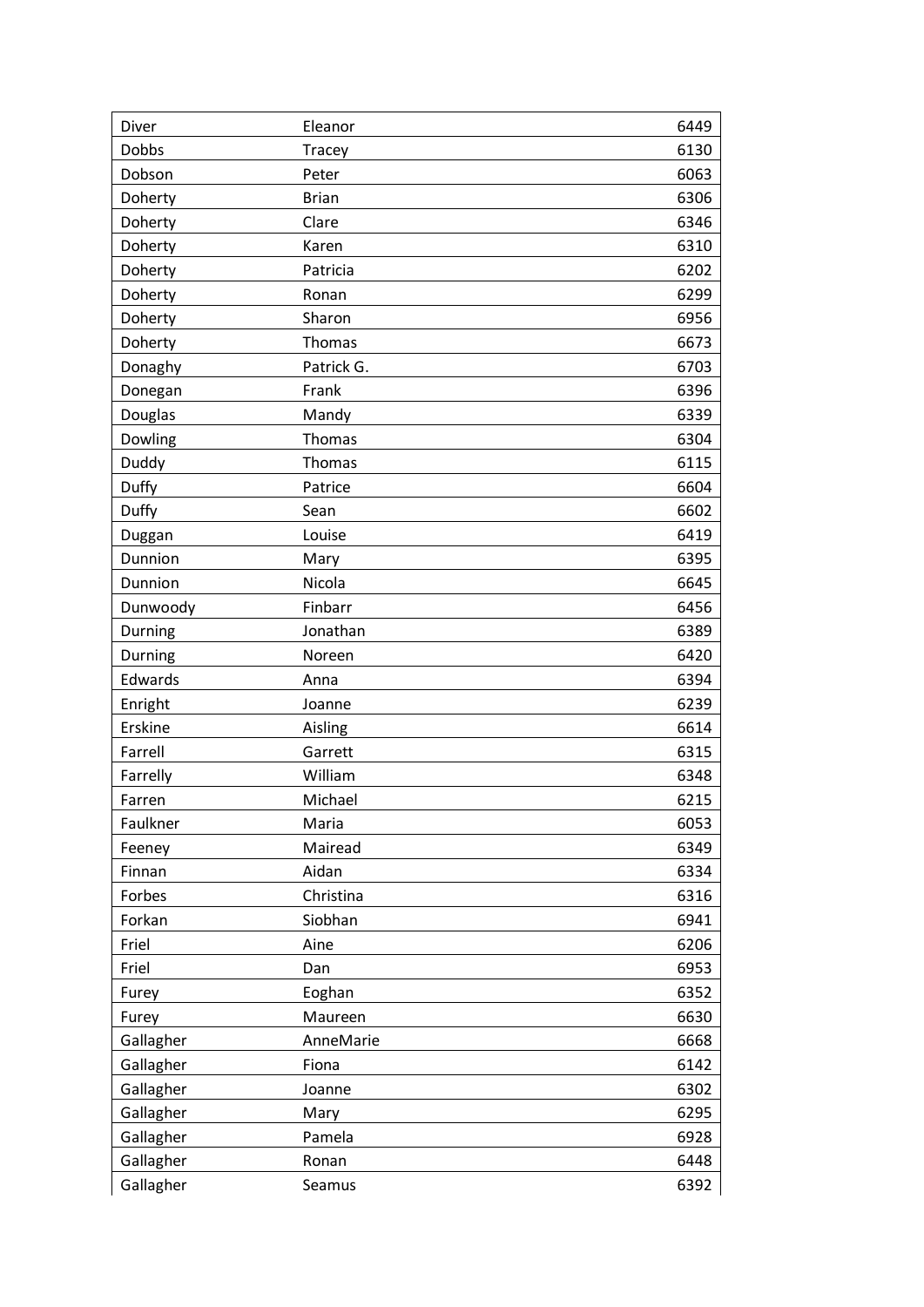| Gallagher        | Sharon                         | 6129 |
|------------------|--------------------------------|------|
| Gavigan          | Pauline                        | 6612 |
| Gibbons          | Conrad                         | 6921 |
| Giblin           | Sheila                         | 6082 |
| Gibson           | Helena                         | 6347 |
| Gibson           | Kelda                          | 6281 |
| Gibson           | Kevin                          | 6944 |
| Gillen           | Mary                           | 6632 |
| Gillespie        | Daniel                         | 6815 |
| Gillespie        | Marty                          | 6945 |
| Glackin          | Hannah                         | 6850 |
| Graham           | Ben                            | 6454 |
| Grant            | Sean                           | 6294 |
| Greaney          | Paul                           | 6514 |
| Grier            | Marnie                         | 6305 |
| Griffin          | Maria                          | 6361 |
| Guckian          | Michael                        | 6329 |
| Haessler         | Simone                         | 6814 |
| Hamilton         | <b>Brenda</b>                  | 6855 |
| Hamilton         | Catherine                      | 6332 |
| Hannigan         | Cathy                          | 6054 |
| Hannigan         | Paddy                          | 6401 |
| Hannigan         | Paul                           | 6010 |
| Hannigan         | Rosemary                       | 6372 |
| Harron           | Dean                           | 6428 |
| Harte            | Elizabeth                      | 6228 |
| Heavey           | Irene                          | 6120 |
| Hegarty          | Amy                            | 6217 |
| Hegarty          | Dermot                         | 6350 |
| <b>Help Desk</b> | <b>Computer Services</b>       | 6050 |
| <b>Help Desk</b> | Computer Services - Library    | 6158 |
| <b>Help Desk</b> | <b>Computer Services - TCK</b> | 6650 |
| Hession          | Edel                           | 6159 |
| Heverin          | <b>Bronagh</b>                 | 6252 |
| Hickey           | Mary                           | 6669 |
| Hosain           | Didier                         | 6934 |
| Hunter           | Deirbhla                       | 6933 |
| Hynes            | John                           | 6424 |
| Jacob            | Rhona                          | 6231 |
| Johnston         | Sandra                         | 6209 |
| Kavanagh         | David                          | 6425 |
| Kearns           | James                          | 6235 |
| Kearns           | John                           | 6176 |
| Kelly            | Ann Marie                      | 6102 |
| Kelly            | <b>Brendan</b>                 | 6942 |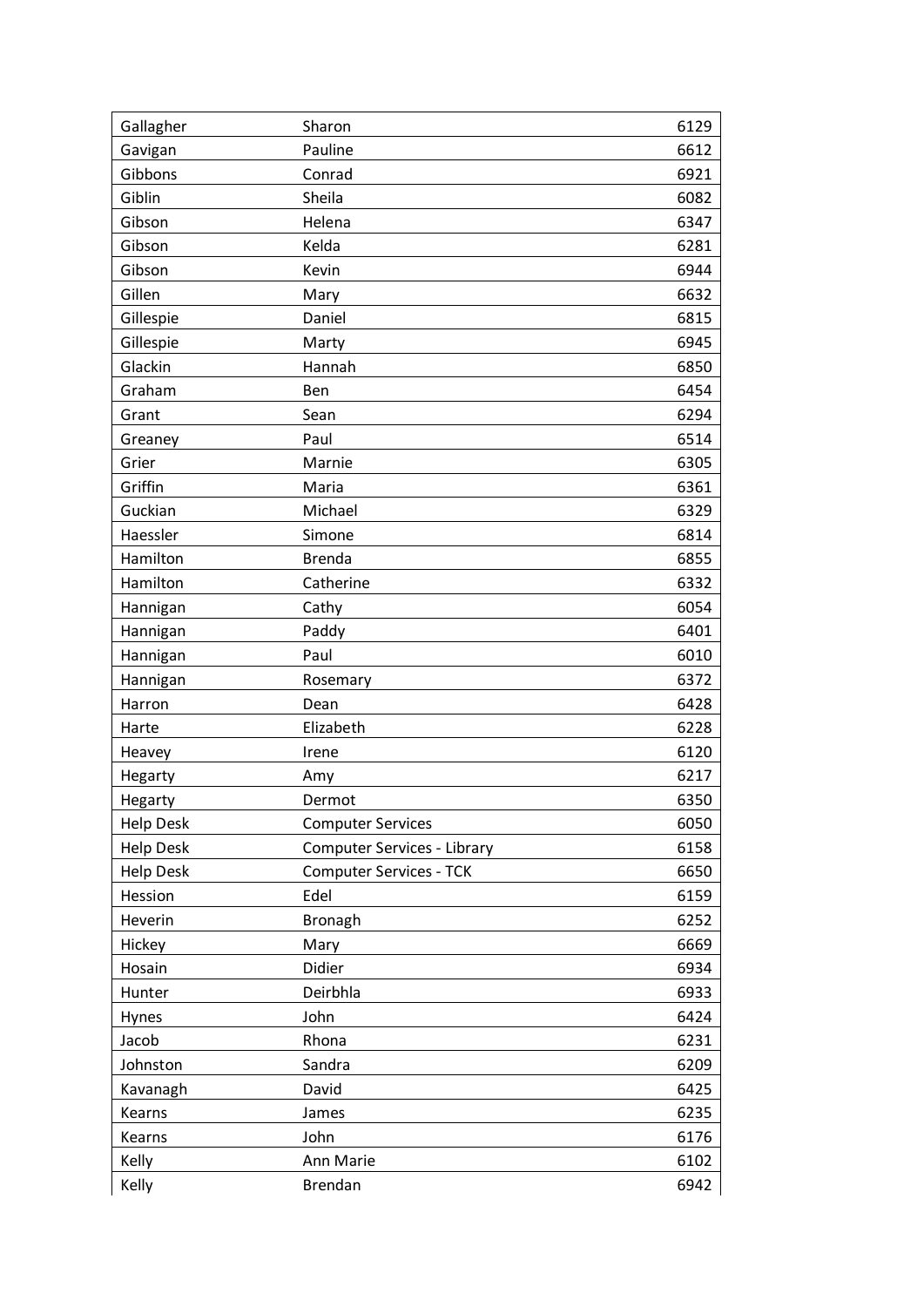| Kelly      | Fiona             | 6105 |
|------------|-------------------|------|
| Kelly      | Gerald            | 6426 |
| Kelly      | Liam              | 6671 |
| Kelly      | Maria             | 6661 |
| Kelly      | Marie             | 6431 |
| Kelly      | Morag             | 6113 |
| Kennedy    | Helen             | 6868 |
| Kennedy    | Linda             | 6033 |
| Kennedy    | Suzanne           | 6255 |
| Keown      | Evelyn            | 6353 |
| Kerr       | Marian            | 6038 |
| Kessack    | Lorraine          | 6112 |
| Ketelaar   | Grainne           | 6359 |
| King       | Gerard            | 6920 |
| King       | Sheila            | 6013 |
| Kirwan     | <b>Anne Marie</b> | 6167 |
| Korbel     | Markus            | 6981 |
| Lacey      | Karl              | 6274 |
| Lafferty   | Noeleen           | 6108 |
| Lagan      | Isabel            | 6001 |
| Law        | Susie             | 6319 |
| Leeney     | Mark              | 6354 |
| Lennon     | Patrick           | 6427 |
| Lennon     | Ruth              | 6355 |
| Library    | Front desk        | 6150 |
| Lynch      | Catherine         | 6321 |
| Lynch      | Gemma             | 6351 |
| Lynch      | Padraic           | 6285 |
| Lynch      | Samantha          | 6103 |
| Lyster     | Catherine         | 6812 |
| MacGabhann | Antoin            | 6447 |
| MacIntyre  | Aidan             | 6929 |
| MacIntyre  | Ken               | 6952 |
| MacNamara  | Dee               | 6640 |
| Mangan     | Patrick           | 6429 |
| Margey     | Janice            | 6157 |
| Margey     | Michael           | 6201 |
| Marley     | Paul              | 6282 |
| Maxwell    | Sharon            | 6243 |
| McBride    | Louise            | 6303 |
| McBride    | Majella           | 6380 |
| McCabe     | Christine         | 6210 |
| McCabe     | Simon             | 6356 |
| McCallion  | Chris             | 6178 |
| McCallion  | Yvonne            | 6236 |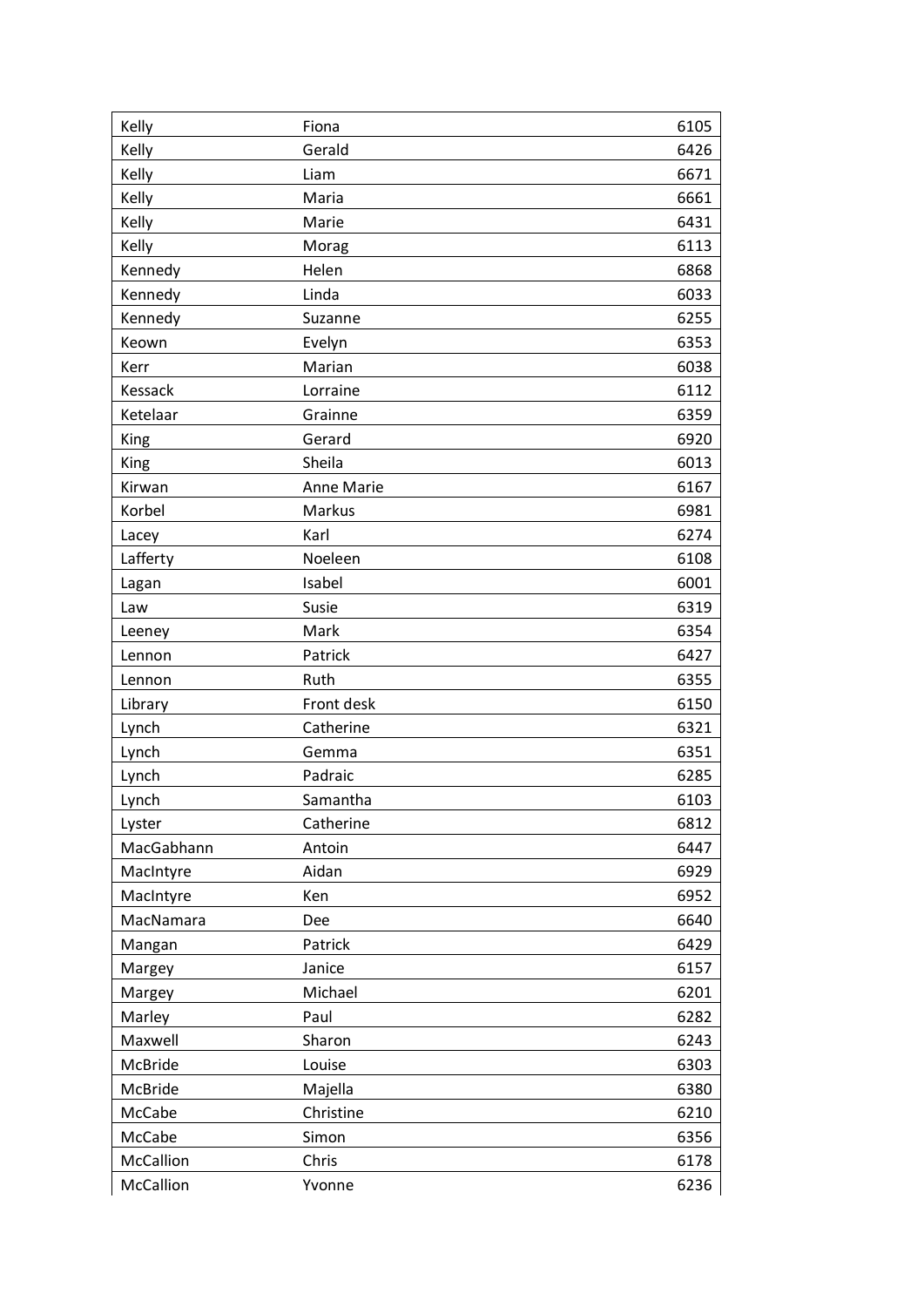| McCann            | Michael       | 6338 |
|-------------------|---------------|------|
| Mccaul            | Denise        | 6155 |
| McCay             | Attracta      | 6455 |
| Mcclafferty       | Angela        | 6035 |
| McClay            | Deirdre       | 6232 |
| McCloskey         | Gerard        | 6357 |
| McCloskey         | John          | 6284 |
| McCormack         | Roisin        | 6172 |
| McCrossan         | Shane         | 6459 |
| McCrudden         | Denis         | 6841 |
| McCusker          | Paul          | 6224 |
| McDaid            | Aisling       | 6128 |
| McDaid            | Christopher   | 6460 |
| McDaid            | Gerard        | 6317 |
| McDevitt          | Donal         | 6927 |
| McDevitt          | Paul          | 6238 |
| Mcdonagh          | Matthew       | 6291 |
| Mcelchar          | Jerome        | 6118 |
| Mceldowney        | Paul          | 6030 |
| McEntee           | Sean          | 6375 |
| McFadden          | Danny         | 6325 |
| McFadden          | Kim           | 6230 |
| McGarvey          | Henry         | 6020 |
| McGarvey          | John          | 6360 |
| McGee             | Kieran        | 6887 |
| McGettigan        | Kathleen      | 6240 |
| Mcginley          | Angela        | 6168 |
| Mcginley          | Rose Ann      | 6818 |
| Mcginley-Noonan   | Angela        | 6034 |
| McGinty           | Eloise        | 6642 |
| Mcglone           | Kate O Connor | 6043 |
| McGonagle         | <b>Brian</b>  | 6170 |
| McGowan           | Cathy         | 6410 |
| Mcgrandles        | Helen         | 6040 |
| McGrath           | Monica        | 6393 |
| McGuckin          | Paul          | 6246 |
| Mcguinness        | Barry         | 6241 |
| <b>McGuinness</b> | Shane         | 6651 |
| McIntyre          | Liam          | 6140 |
| Mckelvey          | Gerry         | 6116 |
| McKelvey          | Nigel         | 6326 |
| Mckenna           | Terry         | 6660 |
| McKenzie          | Elizabeth     | 6625 |
| McKinney          | Julie         | 6931 |
| McKinney          | Liam          | 6052 |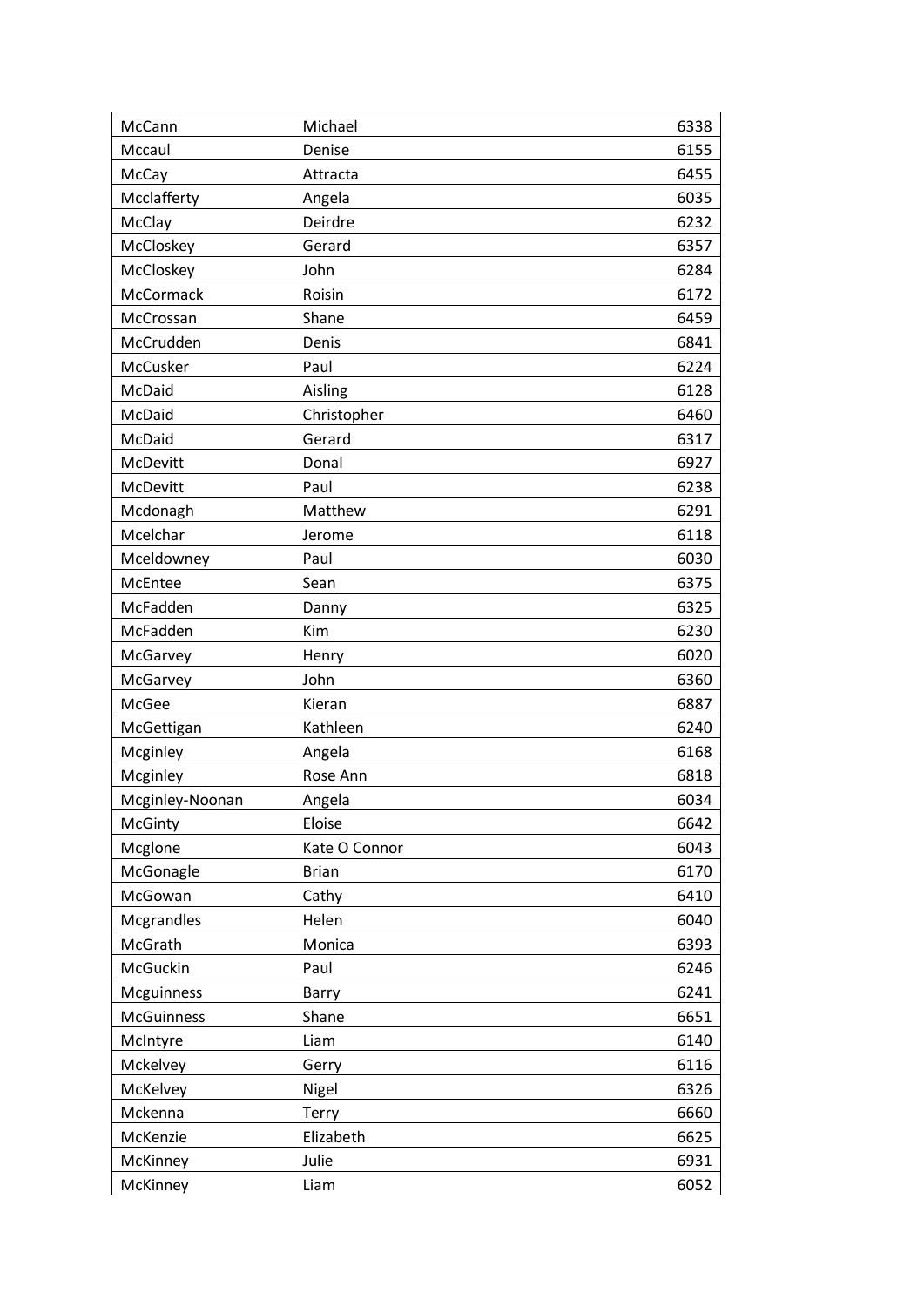| McLaughlin       | Ciaran       | 6323 |
|------------------|--------------|------|
| McLaughlin       | Claire       | 6237 |
| McLaughlin       | Paul         | 6940 |
| Mclaughlin       | Sharon       | 6247 |
| McLaughlin       | Thomas       | 6289 |
| McLoone          | Claire       | 6124 |
| McMahon          | Helen        | 6358 |
| McMenamin        | Eddie        | 6636 |
| McMenamin        | Mary         | 6391 |
| Mcmenamin        | Una          | 6045 |
| McMonagle        | JamesJ       | 6434 |
| McMonagle        | Sandra       | 6307 |
| McMorrow         | Rory         | 6810 |
| McNally          | Catherine    | 6109 |
| McNamee          | Andrew       | 6331 |
| <b>McNelis</b>   | Helen        | 6012 |
| McNulty          | Karl         | 6666 |
| McNutt           | Joshua       | 6292 |
| McShane          | Rory         | 6435 |
| McTaggart        | Veronica     | 6513 |
| McTiernan        | Conor        | 6626 |
| Meehan           | Anna         | 6445 |
| Meehan           | Kevin        | 6512 |
| Molloy           | James        | 6937 |
| Molloy           | Joe          | 6628 |
| Mooney           | Danny        | 6923 |
| Moran            | Eugenia      | 6244 |
| Morris           | Senan        | 6465 |
| Morrissey        | Danny        | 6982 |
| Morrow           | Jonathan     | 6938 |
| MPC / An Danlann |              | 6800 |
| Mulgrew          | <b>Breda</b> | 6390 |
| Mulligan         | Donna        | 6613 |
| Mullineux        | Judith       | 6404 |
| Mulvey           | Margaret     | 6948 |
| Murphy           | Cormac       | 6397 |
| Murphy           | Jill         | 6068 |
| Murphy           | Michael      | 6811 |
| Murray           | Maurice      | 6399 |
| Murray           | Nicole       | 6817 |
| Nelson           | Anne         | 6313 |
| O Donnell        | Nancy        | 6245 |
| O Gallchoir      | Padraig      | 6062 |
| O Reilly         | Fiona        | 6249 |
| ODoherty         | Alfie        | 6438 |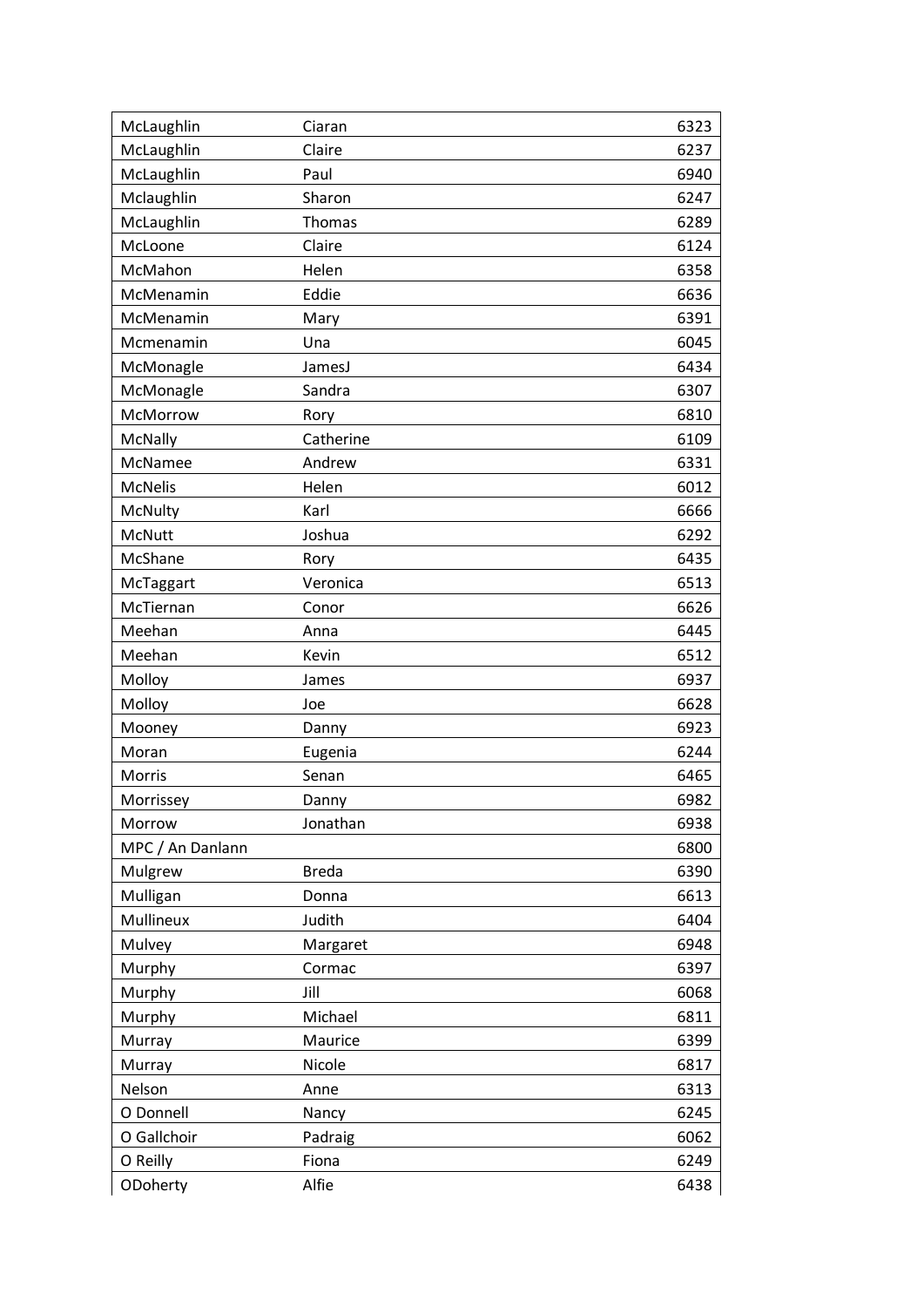| ODonoghue             | Crona                    | 6242 |
|-----------------------|--------------------------|------|
| OHannrachain          | Ciaran                   | 6603 |
| OKane                 | Cormac                   | 6283 |
| OKane                 | Mairead                  | 6662 |
| ONeill                | Maureen                  | 6328 |
| ORaw                  | John                     | 6336 |
| ORourke               | Vicky                    | 6270 |
| Osullivan             | Paul                     | 6248 |
| Parnell               | Tina                     | 6335 |
| Pasparakis            | Sophia                   | 6436 |
| Patten                | Tena                     | 6257 |
| Patton                | Karen                    | 6376 |
| Patton                | Keara                    | 6114 |
| Price                 | Christine                | 6388 |
| Quinlan               | Ciara                    | 6629 |
| Quinn                 | Grainne                  | 6318 |
| Quinn                 | Helena                   | 6298 |
| Quinn                 | Martina                  | 6363 |
| Ramsey                | Lynn                     | 6080 |
| Reprographics         | MJ Flood                 | 6599 |
| Reynolds              | Michelle                 | 6211 |
| Roarty                | Suzanne                  | 6254 |
| Robb                  | Olivia                   | 6308 |
| Robinson              | Martin                   | 6364 |
| Rodgers               | Rosaleen                 | 6611 |
| Roulston              | Christopher              | 6947 |
| Ruane                 | Meadbh                   | 6250 |
| Sammon                | Austin                   | 6446 |
| Sandilands            | Martina                  | 6272 |
| Scott                 | William                  | 6398 |
| Security              |                          | 6999 |
| Service Desk          | Design                   | 6909 |
| Sheridan              | <b>Tracy</b>             | 6126 |
| Shuaith               | Nasreen                  | 6925 |
| Slater                | John                     | 6322 |
| Solan                 | Paddy                    | 6379 |
| Spence                | <b>Tracy</b>             | 6932 |
| Stephens              | Simon                    | 6225 |
| Stewart               | Sharon                   | 6949 |
| <b>Students Union</b> | <b>Education Officer</b> | 6825 |
| <b>Students Union</b> | President                | 6820 |
| <b>Students Union</b> | Shop                     | 6824 |
| <b>Students Union</b> | <b>Welfare Officer</b>   | 6826 |
| Sultan                | Jonathan                 | 6657 |
| Sweeney               | Aisling                  | 6205 |